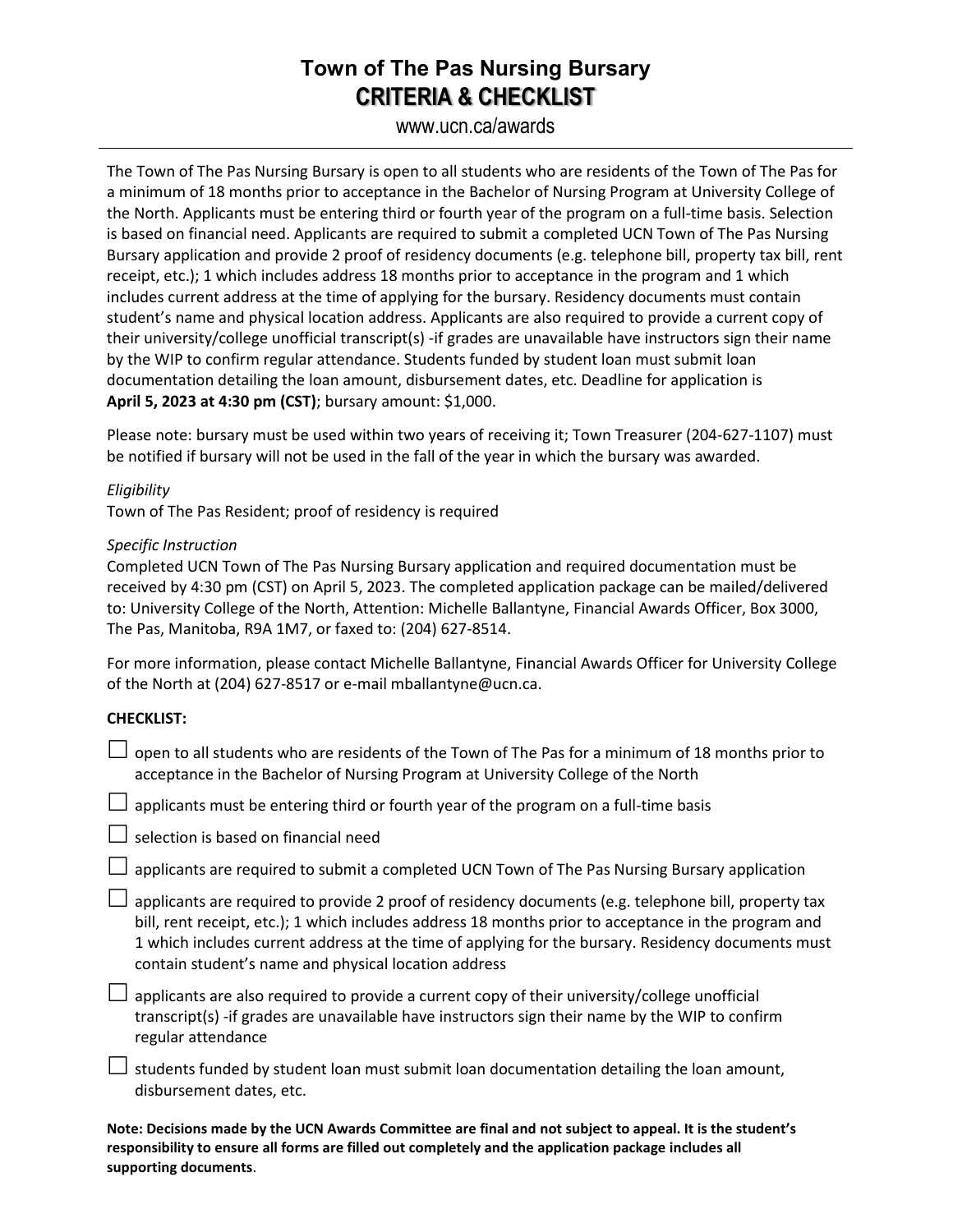

**The Pas Campus & Regional Education and Training Centre Students**

Michelle Ballantyne, Financial Awards Officer Box 3000, The Pas, Manitoba, R9A 1M7 Phone: (204) 627-8517 Fax: (204) 627-8514 Toll-free: 1-866-627-8500 Extension: 8517

#### **Thompson Campus Students**

Emerald McKay, Learners' Assistance Centre Coordinator 55 UCN Drive, Thompson, Manitoba, R8N 1L7 Phone: (204) 677-6402 Fax: (204) 677-6416 Toll-free: 1-866-677-6450 Extension: 6402

# **Award, Bursary & Scholarship Application**

| -PRINT ALL INFORMATION IN BLACK INK ONLY-                                                                                                                           |           | APPLICATION AVAILABLE IN ANOTHER FORMAT UPON REQUEST. |                                                                             |      |      |                   |                                                   |  |  |
|---------------------------------------------------------------------------------------------------------------------------------------------------------------------|-----------|-------------------------------------------------------|-----------------------------------------------------------------------------|------|------|-------------------|---------------------------------------------------|--|--|
| Name of award applying for:                                                                                                                                         |           |                                                       | Date: $(yyy/mm/dd)$                                                         |      |      |                   |                                                   |  |  |
| <b>Town of The Pas Nursing Bursary</b>                                                                                                                              |           |                                                       |                                                                             |      |      |                   |                                                   |  |  |
| PERSONAL INFORMATION                                                                                                                                                |           |                                                       |                                                                             |      |      |                   |                                                   |  |  |
| Student number:                                                                                                                                                     |           |                                                       | Social insurance number:                                                    |      |      |                   |                                                   |  |  |
|                                                                                                                                                                     |           |                                                       |                                                                             |      |      |                   |                                                   |  |  |
| First name:                                                                                                                                                         |           |                                                       | Last name:                                                                  |      |      |                   |                                                   |  |  |
|                                                                                                                                                                     |           |                                                       |                                                                             |      |      |                   |                                                   |  |  |
| Date of birth: (yyyy/mm/dd)                                                                                                                                         | Gender:   |                                                       | Marital status:                                                             |      |      |                   |                                                   |  |  |
|                                                                                                                                                                     |           |                                                       | Single $\Box$ Married $\Box$ Common-law $\Box$ Separated, divorced, widowed |      |      |                   |                                                   |  |  |
| Are you a resident of the Town of The Pas?                                                                                                                          |           |                                                       | How long have you been a resident of the Town of the The Pas?               |      |      |                   |                                                   |  |  |
| $\Box$ Yes $\Box$ No                                                                                                                                                |           |                                                       |                                                                             |      |      |                   |                                                   |  |  |
| Permanent mailing address and location address:                                                                                                                     |           |                                                       |                                                                             |      |      |                   |                                                   |  |  |
|                                                                                                                                                                     |           |                                                       |                                                                             |      |      |                   |                                                   |  |  |
| City:                                                                                                                                                               |           | Province:                                             |                                                                             |      |      |                   | Postal code:                                      |  |  |
|                                                                                                                                                                     |           |                                                       |                                                                             |      |      |                   |                                                   |  |  |
| Phone:                                                                                                                                                              |           |                                                       | E-mail:                                                                     |      |      |                   |                                                   |  |  |
| $(H)$ $($<br>$(C)$ ( )                                                                                                                                              | $(W)$ $($ |                                                       |                                                                             |      |      |                   |                                                   |  |  |
| <b>EDUCATIONAL BACKGROUND</b>                                                                                                                                       |           |                                                       |                                                                             |      |      |                   |                                                   |  |  |
| Program of study:                                                                                                                                                   |           |                                                       | Term:                                                                       |      |      | Enrolled in:      |                                                   |  |  |
|                                                                                                                                                                     |           |                                                       |                                                                             |      |      |                   | $\Box$ Full-time studies $\Box$ Part-time studies |  |  |
| Term GPA: (please attach current copy of unofficial transcript(s); if grades are<br>unavailable have your instructors sign their name by the WIP to confirm regular |           |                                                       | Course-load for term:<br>Program length: (e.g. year 2 of 4 year program)    |      |      |                   |                                                   |  |  |
| attendance)                                                                                                                                                         |           |                                                       |                                                                             | $\%$ | year |                   |                                                   |  |  |
| <b>FAMILY INFORMATION</b>                                                                                                                                           |           |                                                       |                                                                             |      |      |                   |                                                   |  |  |
| Number of dependents under the age of 18 residing with you:                                                                                                         |           |                                                       |                                                                             |      |      |                   |                                                   |  |  |
| $\Box$ 1 $\Box$ 2 $\Box$ 3 $\Box$ 4 $\Box$ 5 $\Box$ 6 $\Box$ 7 $\Box$ 8 $\Box$ 9 $\Box$ 10 $\Box$ Not applicable                                                    |           |                                                       |                                                                             |      |      |                   |                                                   |  |  |
| List ages of dependents:                                                                                                                                            |           |                                                       | Is spouse, common-law:                                                      |      |      |                   |                                                   |  |  |
| $\Box$ Employed $\Box$ Unemployed $\Box$ Student $\Box$ Not applicable                                                                                              |           |                                                       |                                                                             |      |      |                   |                                                   |  |  |
| <b>FUNDING SOURCES</b>                                                                                                                                              |           |                                                       |                                                                             |      |      |                   |                                                   |  |  |
| How will you be financing your education? (please check those that apply)                                                                                           |           |                                                       |                                                                             |      |      |                   |                                                   |  |  |
| Canada/Manitoba Student Loan/Grants/Bursaries/Scholarships/Awards (please attach proof of loan amount and loan details, e.g. disbursement dates, etc.)              |           |                                                       |                                                                             |      |      |                   |                                                   |  |  |
| Manitoba Employment & Training Services □ Parent/s, Relative, Donor                                                                                                 |           |                                                       |                                                                             |      |      |                   |                                                   |  |  |
| Band, Tribal Council, Manitoba Metis Federation (name) _________________________<br>Other                                                                           |           |                                                       |                                                                             |      |      |                   |                                                   |  |  |
| Financing will be:                                                                                                                                                  |           |                                                       |                                                                             |      |      |                   |                                                   |  |  |
| □ Full (books, tuition/fees and living allowance) □ Partial (please circle those that apply: books, tuition/fees, living allowance)                                 |           |                                                       |                                                                             |      |      |                   |                                                   |  |  |
| List funding source name(s) and percent or amount of financing for term:                                                                                            |           |                                                       |                                                                             |      |      |                   |                                                   |  |  |
| Source Name(s)                                                                                                                                                      |           |                                                       |                                                                             |      |      | Percent or Amount |                                                   |  |  |
|                                                                                                                                                                     |           |                                                       | $%$ or $\frac{6}{2}$                                                        |      |      |                   |                                                   |  |  |
|                                                                                                                                                                     |           |                                                       |                                                                             |      |      |                   |                                                   |  |  |
|                                                                                                                                                                     |           |                                                       |                                                                             |      |      |                   | $\_$ % or \$                                      |  |  |
|                                                                                                                                                                     |           |                                                       |                                                                             |      |      |                   |                                                   |  |  |